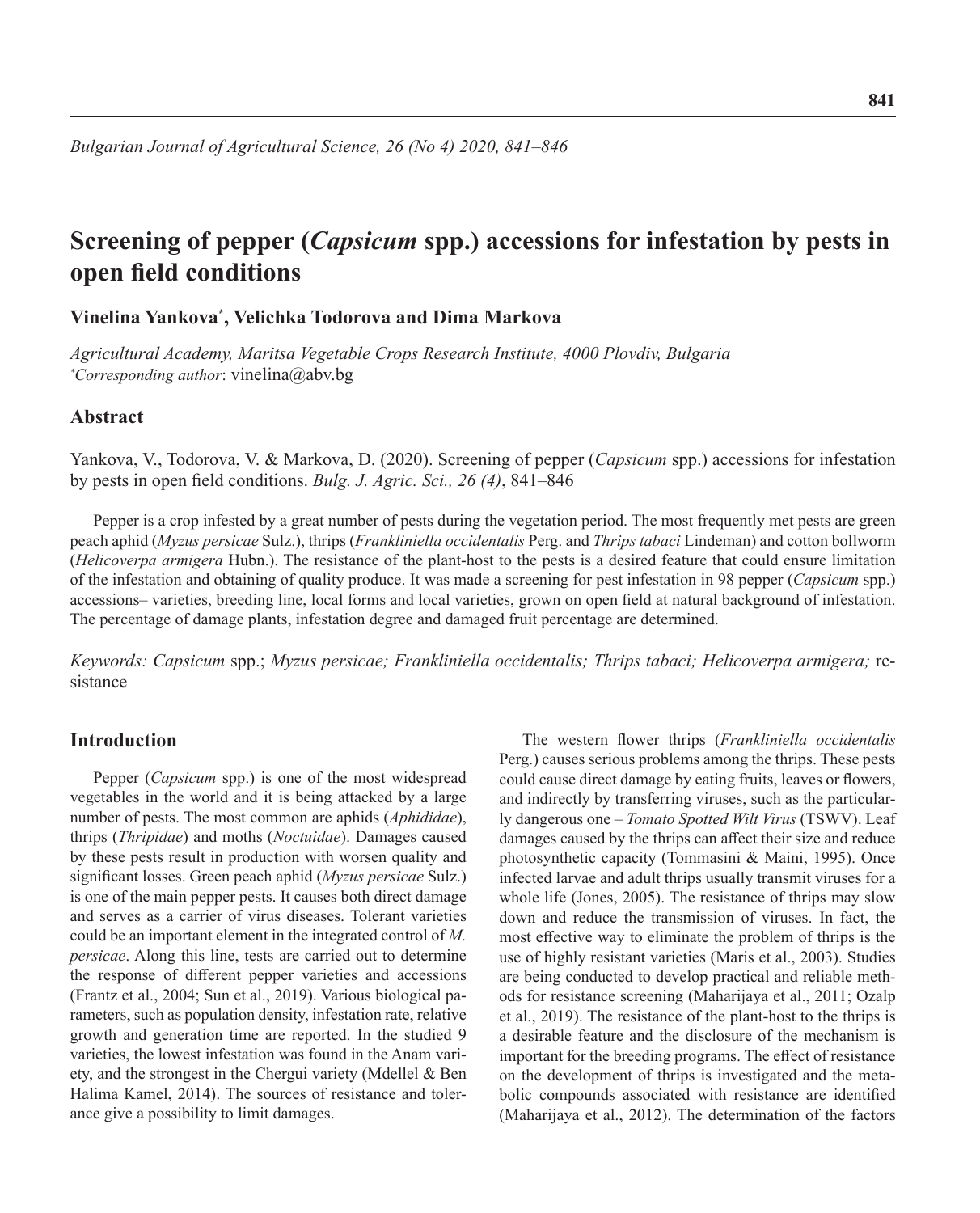contributing to resistance is continued, with consideration being given to other options such as proteinase inhibitors or other anatomical and morphological features of the leaves.

In order to avoid the harmful effects of chemical insecticides, the use of resistant varieties may be one of the efficient and reliable alternative approaches to pest control.

**The aim** of the study is to determine the degree of pest infestation in various pepper accessions grown on open field to find out sources of resistance to these important pests.

# **Materials and Methods**

The studies were conducted in 2017 at the Maritsa Vegetable Crops Research Institute – Plovdiv. The studied pepper collection included 98 accessions from Bulgaria (72), Serbia (14), Romania (10) and Macedonia (2). 46 of them are varieties, 1 – breeding line, 47 – local forms and 4 – local varieties (Table 1). Eighteen of studied accessions are with pungent taste of the fruits. An evaluation of 98 pepper accessions was made on the natural background of infestation by pests in field conditions.

The crop investigation was conducted using the routing method to determine the species composition of the pests and the degree of infestation. The following test pests and indexes have been reported:

– Green peach aphids (*Myzus persicae* Sulz.), damage plant percentage and degree of infestation of 5 ball scale, depending on the number of the pest  $(0 - no$  aphids,  $1 - up$  to 5 aphids/ plant,  $2 -$  from 6 to 25 aphids/plant,  $3 -$  from 26 to 50 aphids/plant,  $4$  – over 50 aphids/plant) (Leclant & Remaudiere, 1970);

– Thrips (*Frankliniella occidentalis* Perg. и *Thrips tabaci* Lindeman), percentage of damaged plants, average number of mobile plant forms, degree of infestation on 5 rating scales, depending on the symptoms  $(0 - no$  symptoms, 1 – minimal symptoms, 2 – poorly expressed symptoms, 3 – average expressed symptoms, 4 – strongly expressed symptoms) (Fery & Schalk 1991);

– Cotton bollworm (*Helicoverpa armigera* Hubn.), percentage of damaged fruits (30 fruits from 10 plants).

Software products used for the investigation are "MS Excel Analysis Tool Pak Add-Ins" (https://support.office.com) and "R-3.1.3" in combination with "RStudio-1.1.447" and installed package "agricolae 1.2-2" (Mendiburu, 2015).

### **Results and Discussion**

A core-collection (98 pepper accessions) was evaluated for damage caused by pests under natural background of infestation under field conditions. The crops investigation was carried out three times after field transplantation (budding, beginning of fruitage and mass fruitage) on the route method to determine the pest species composition and the degree of infestation. All three pests were found in crop investigation. The results obtained are given in Table 1.

| CAPS No        | Variety/               | Population    | Pests              |                  |              |             |                     |
|----------------|------------------------|---------------|--------------------|------------------|--------------|-------------|---------------------|
|                | genotype               | type          | Green peach aphids |                  | Thrips       |             | Cotton bollworm     |
|                |                        |               | Average $%$        | Average          | Average%     | Average     | Average $\%$        |
|                |                        |               | damaged            | degree of infes- | damaged      | degree of   | damaged             |
|                |                        |               | plants             | tation           | plants       | infestation | fruit               |
|                | Dekorativnibonbonki    | Local form    | 31.48 a            | $1.00$ n.s.      | $7.41$ n.s.  | $0.33$ n.s. | 0.00 f              |
| $\overline{2}$ | Chereshki              | Local form    | 25.93 ab           | $0.67$ n.s.      | 22.22 n.s.   | $0.67$ n.s. | 0.00 f              |
| 3              | Chereshkamnogolyuta    | Local form    | 25.93 ab           | $1.00$ n.s.      | $3.70$ n.s.  | $0.67$ n.s. | 0.00 f              |
| $\overline{4}$ | Kambichki              | Local form    | 29.63 ab           | $1.00$ n.s.      | $12.96$ n.s. | $0.67$ n.s. | 0.00 f              |
| 5              | Dzhulyunskashipka 1021 | Variety       | 25.93 ab           | $1.00$ n.s.      | 7.41 n.s.    | $0.67$ n.s. | 0.00 f              |
| 6              | Byalashipka            | Local variety | 27.78 ab           | $1.00$ n.s.      | 22.22 n.s.   | $1.00$ n.s. | 0.00 f              |
| $\overline{7}$ | Byalashipka - limonka  | Local form    | 31.48a             | $1.00$ n.s.      | 22.22 n.s.   | $1.00$ n.s. | 0.00 f              |
| 8              | Ribki                  | Local form    | 31.48 a            | $1.00$ n.s.      | 25.93 n.s.   | $1.00$ n.s. | 0.00 f              |
| 9              | Kozi rog               | Local form    | $20.37\;ab$        | $0.67$ n.s.      | $24.07$ n.s. | $1.00$ n.s. | 0.00 f              |
| 10             | Chorbadzhiyski         | Local variety | 20.37 ab           | $0.67$ n.s.      | 24.07 n.s.   | $0.67$ n.s. | 0.00 f              |
| 11             | Vosachnashipka         | Local form    | 3.33 ab            | $0.33$ n.s.      | 25.56 n.s.   | $0.33$ n.s. | 10.00 <sub>bc</sub> |
| 12             | Shipkasladka           | Variety       | 1.11 <sub>b</sub>  | $0.33$ n.s.      | 15.56 n.s.   | $0.67$ n.s. | $1.67$ ef           |
| 13             | Limonovashipka         | Local form    | 1.11 <sub>b</sub>  | $0.33$ n.s.      | 4.44 n.s.    | $0.33$ n.s. | 15.00 ab            |
| 14             | <b>IZK Delikates</b>   | Variety       | 2.22ab             | $0.33$ n.s.      | $16.67$ n.s. | $0.33$ n.s. | 3.33 def            |
| 15             | Sivria                 | Local form    | 4.44 ab            | $0.33$ n.s.      | $40.00$ n.s. | $1.33$ n.s. | 3.33 def            |

**Table 1. Infestation by pests in pepper accessions, grown in open field**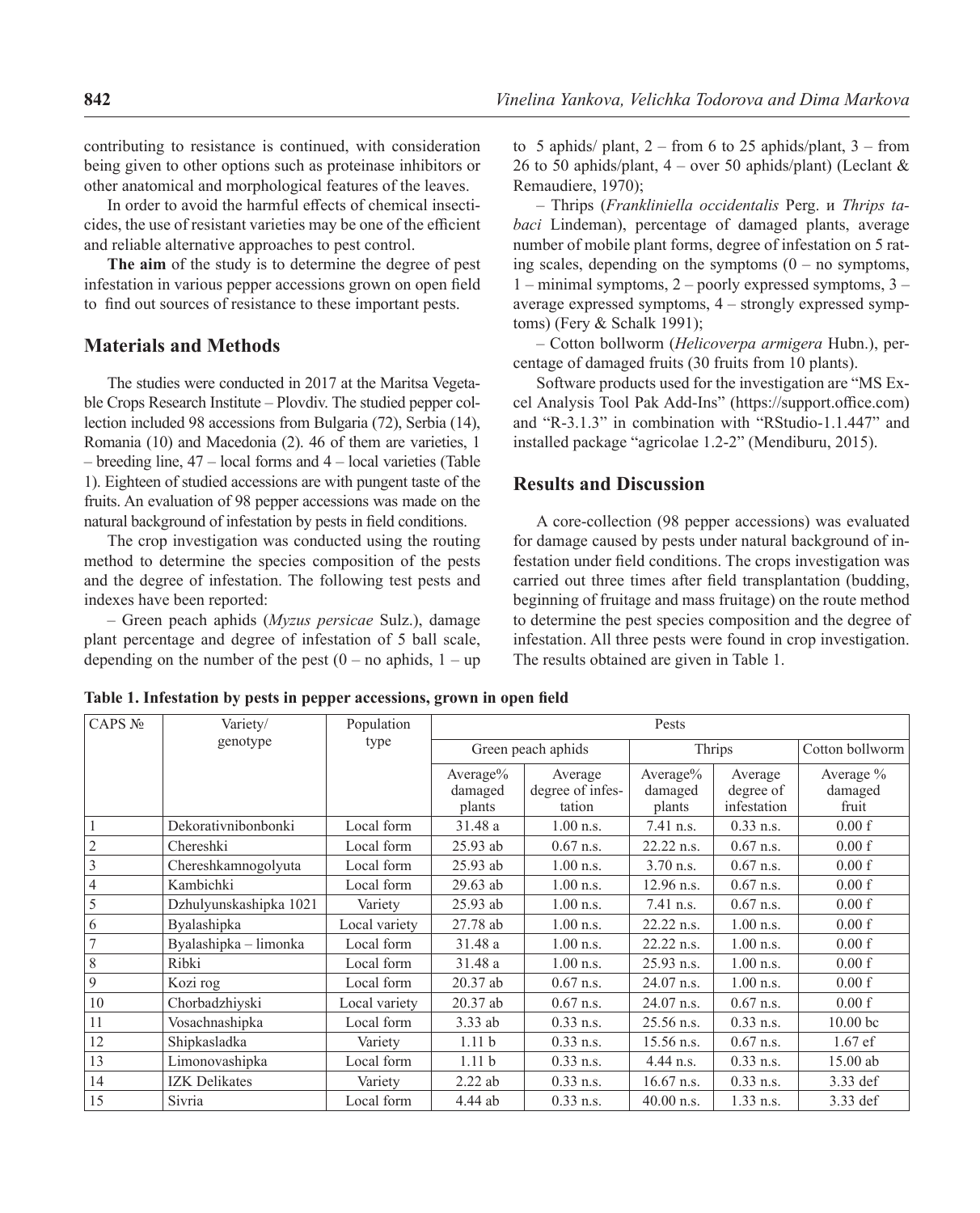# **Table 1. Continued**

| 16              | Sivria type          | Local form    | 0.00 <sub>b</sub>    | $0.00$ n.s.            | 28.89 n.s.   | $0.67$ n.s.            | 1.67 ef            |
|-----------------|----------------------|---------------|----------------------|------------------------|--------------|------------------------|--------------------|
| 17              | Byal piper sivria    | Local form    | 1.11 <sub>b</sub>    | $\overline{0.33}$ n.s. | 43.33 n.s.   | $\overline{1.33}$ n.s. | 1.67 ef            |
| 18              | Byal piper           | Local form    | 3.33 ab              | $0.33$ n.s.            | 6.67 n.s.    | $0.33$ n.s.            | 0.00 f             |
| 19              | Sivria 600           | Variety       | 5.56 ab              | $0.67$ n.s.            | 32.22 n.s.   | $1.00$ n.s.            | 1.67 ef            |
| 20              | Zlaten medal 7       | Variety       | 3.33 ab              | $0.33$ n.s.            | 26.67 n.s.   | $0.67$ n.s.            | 1.67 ef            |
| 21              | Albena               | Variety       | $2.22$ ab            | $0.33$ n.s.            | 7.78 n.s.    | $0.67$ n.s.            | $0.00\ {\rm f}$    |
| 22              | Hebar                | Variety       | $2.22$ ab            | $0.33$ n.s.            | 28.89 n.s.   | $0.67$ n.s.            | 0.00 f             |
| 23              | Stryama              | Variety       | $\overline{3.33}$ ab | $0.33$ n.s.            | 28.89 n.s.   | $1.00$ n.s.            | 6.67 cde           |
| 24              | Milkana F1           | Variety       | $5.56$ ab            | $0.33$ n.s.            | 15.56 n.s.   | $0.67$ n.s.            | $1.67$ ef          |
| 25              | Yasen F1             | Variety       | 5.56 ab              | $0.33$ n.s.            | 5.56 n.s.    | $0.67$ n.s.            | 1.67 ef            |
| $26\,$          | Romansa              | Variety       | 3.33 ab              | $0.33$ n.s.            | 31.11 n.s.   | $1.00$ n.s.            | 3.33 def           |
| 27              | Ekstaza              | Variety       | $3.33$ ab            | $0.33$ n.s.            | 28.89 n.s.   | $1.00$ n.s.            | 0.00 f             |
| 28              | Vrazhdebski          | Local form    | $10.00\ \mathrm{ab}$ | $0.67$ n.s.            | 17.78 n.s.   | $0.67$ n.s.            | 3.33 def           |
| 29              | Kalinkov 800/7       | Variety       | 13.33 ab             | $0.33$ n.s.            | 28.89 n.s.   | $1.00$ n.s.            | 0.00 f             |
| 30              | Byalkalinkov         | Local variety | 5.56 ab              | $0.67$ n.s.            | 32.22 n.s.   | $0.67$ n.s.            | 8.33 cd            |
| 31              | Maritsa              | Variety       | $10.00$ ab           | $0.33$ n.s.            | 21.11 n.s.   | $0.67$ n.s.            | $1.67$ ef          |
| 32              | Kaloyan              | Variety       | 7.78 ab              | $0.33$ n.s.            | 25.56 n.s.   | $0.67$ n.s.            | 0.00 f             |
| 33              | RatundShabla         | Local form    | $2.22$ ab            | $0.67$ n.s.            | 31.11 n.s.   | $1.00$ n.s.            | 3.33 def           |
| 34              | Kambi S-71           | Local form    | 1.11 <sub>b</sub>    | $0.33$ n.s.            | 24.44 n.s.   | $0.67$ n.s.            | 3.33 def           |
| 35              | Osmarskokambe        | Local form    | 1.11 <sub>b</sub>    | $0.33$ n.s.            | 18.89 n.s.   | $0.67$ n.s.            | 0.00 f             |
| 36              | Kambi                | Local form    | 4.44 ab              | $0.33$ n.s.            | 34.44 n.s.   | $0.67$ n.s.            | 0.00 f             |
| 37              | Kambi MSH-2          | Local form    | $2.22$ ab            | $0.33$ n.s.            | 23.33 n.s.   | $0.67$ n.s.            | 0.00 f             |
| 38              | Bulgarskiratund      | Local variety | 3.33 ab              | $0.33$ n.s.            | 16.67 n.s.   | $0.67$ n.s.            | 1.67 ef            |
| 39              | Kurtovskakapia 1619  | Variety       | 1.11 <sub>b</sub>    | $0.33$ n.s.            | 40.00 n.s.   | $1.00$ n.s.            | $0.00\ {\rm f}$    |
| 40              | Kapia UV             | Variety       | 3.33 ab              | $0.33$ n.s.            | 18.89 n.s.   | $0.67$ n.s.            | 1.67 ef            |
| 41              | Sofiyskakapia        | Variety       | 7.78 ab              | $0.33$ n.s.            | 17.78 n.s.   | $0.67$ n.s.            | 1.67 ef            |
| 42              | Kapia 1300           | Variety       | 5.56 ab              | $0.33$ n.s.            | 34.44 n.s.   | $0.67$ n.s.            | 1.67 ef            |
| 43              | Kurtovskakapia 1     | Variety       | $10.00\ \mathrm{ab}$ | $0.33$ n.s.            | 15.56 n.s.   | $1.00$ n.s.            | $5.00$ $cdef$      |
| $44$            | Delfina              | Variety       | 8.89 ab              | $0.33$ n.s.            | 47.78 n.s.   | $1.00$ n.s.            | $0.00\ {\rm f}$    |
| 45              | Belo uvo             | Variety       | $6.67$ ab            | $0.33$ n.s.            | 31.11 n.s.   | $1.00$ n.s.            | $0.00\ {\rm f}$    |
| 46              | Prizrenka            | Variety       | 4.44 ab              | $0.33$ n.s.            | 31.11 n.s.   | $1.00$ n.s.            | 1.67 ef            |
| 47              | Slonovouvo           | Variety       | 4.44 ab              | $0.67$ n.s.            | 27.78 n.s.   | $1.00$ n.s.            | 3.33 def           |
| 48              | Palanachkochudo      | Variety       | $6.67$ ab            | $0.33$ n.s.            | 27.78 n.s.   | $1.00$ n.s.            | $0.00\,\mathrm{f}$ |
| 49              | Popovskiednovurh     | Local form    | 3.33 ab              | $0.33$ n.s.            | 40.00 n.s.   | $1.00$ n.s.            | 3.33 def           |
| 50              | KapiaTodora          | Local form    | $5.56$ ab            | $0.33$ n.s.            | 32.22 n.s.   | $0.67$ n.s.            | $1.67$ ef          |
| 51              | Oranzhevakapia       | Local form    | 5.56 ab              | $0.33$ n.s.            | 35.56 n.s.   | $0.67$ n.s.            | 8.33 cd            |
| 52              | Baldovskakapia       | Local form    | 3.33 ab              | $0.33$ n.s.            | 18.89 n.s.   | $0.67$ n.s.            | $5.00$ $cdef$      |
| $\overline{53}$ | Manolskakapia        | Local form    | $2.22\;ab$           | $0.33$ n.s.            | $30.00$ n.s. | $0.67$ n.s.            | $5.00$ $cdef$      |
| 54              | Rannakapia           | Local form    | 4.44 ab              | $0.33$ n.s.            | 32.22 n.s.   | $0.67$ n.s.            | $1.67$ cdef        |
| 55              | KapiaStryama         | Local form    | 4.44 ab              | $0.33$ n.s.            | 28.89 n.s.   | $0.67$ n.s.            | $0.00\ {\rm f}$    |
| 56              | Kapia 1300 oranzheva | Local form    | $2.22$ ab            | $0.33$ n.s.            | 32.22 n.s.   | $0.67$ n.s.            | 0.00 f             |
| 57              | KapiaByalareka       | Local form    | $0.00\ \mathrm{b}$   | $0.00$ n.s.            | 7.78 n.s.    | $0.67$ n.s.            | 3.33 def           |
| 58              | Dulgakapia           | Local form    | $3.33$ ab            | $0.33$ n.s.            | 24.44 n.s.   | $0.67$ n.s.            | 6.67 cde           |
| 59              | Kurtovskakapia       | Local form    | 7.78ab               | $0.33$ n.s.            | 26.67 n.s.   | $1.00$ n.s.            | $0.00\,\mathrm{f}$ |
| 60              | Kapiaedra            | Local form    | 5.56 ab              | $0.33$ n.s.            | 34.44 n.s.   | $0.67$ n.s.            | 0.00 f             |
| 61              | KapiaBelozem         | Local form    | $7.78\ \mathrm{ab}$  | $0.33$ n.s.            | 38.89 n.s.   | $0.67$ n.s.            | 0.00 f             |
| 62              | Buketen 3            | Variety       | 5.56 ab              | $0.33$ n.s.            | 33.33 n.s.   | $0.67$ n.s.            | $16.67\ a$         |
| 63              | Buketen 50           | Variety       | 4.44 ab              | $0.33$ n.s.            | 33.33 n.s.   | $1.00$ n.s.            | $20.00\ \rm{a}$    |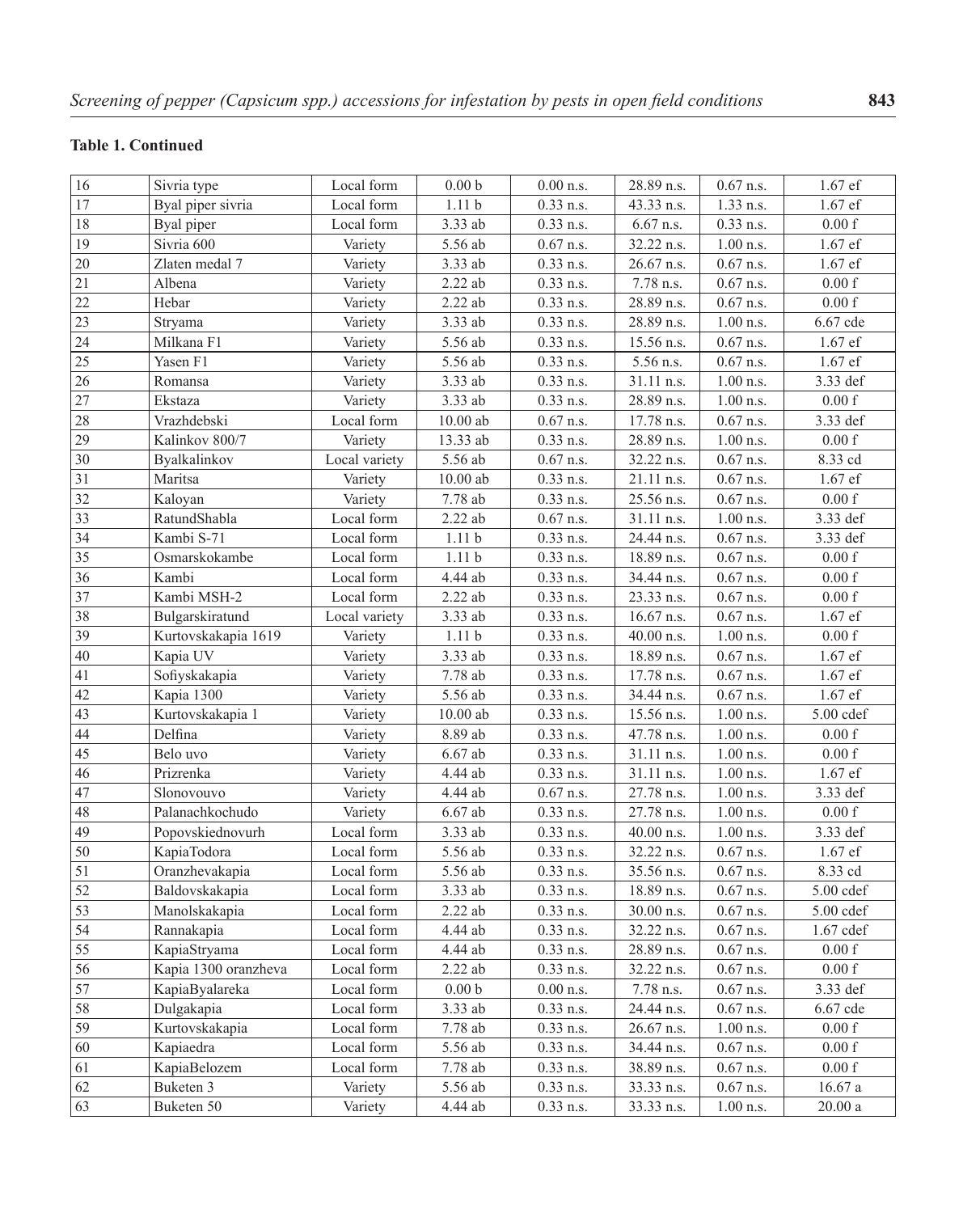#### **Table 1. Continued**

| 64                                  | Gorogled 6                | Variety       | $2.22$ ab          | $0.33$ n.s. | 36.67 n.s. | $1.00$ n.s. | 1.67 ef            |
|-------------------------------------|---------------------------|---------------|--------------------|-------------|------------|-------------|--------------------|
| 65                                  | <b>IZK Rubin</b>          | Variety       | $2.22$ ab          | $0.33$ n.s. | 14.44 n.s. | $0.67$ n.s. | 0.00 f             |
| 66                                  | Mandra K-95               | Local form    | $3.33\;ab$         | $0.33$ n.s. | 25.56 n.s. | $0.67$ n.s. | 5.00 cdef          |
| 67                                  | IZK Kalin                 | Variety       | $2.22$ ab          | $0.33$ n.s. | 8.89 n.s.  | $0.33$ n.s. | 0.00 f             |
| 68                                  | Ratundcheta               | Local form    | 22.22ab            | $0.67$ n.s. | 5.56 n.s.  | $0.67$ n.s. | 0.00 f             |
| 69                                  | Vezen                     | Local form    | 14.81 ab           | $0.67$ n.s. | 14.81 n.s. | $0.67$ n.s. | 0.00 f             |
| 70                                  | Kozi rog (P)              | Local form    | $20.37\;ab$        | $0.67$ n.s. | 31.48 n.s. | $0.67$ n.s. | $0.00\ {\rm f}$    |
| $\overline{71}$                     | Dzinka                    | Variety       | $18.52\;ab$        | $0.67$ n.s. | 29.63 n.s. | $1.00$ n.s. | 0.00 f             |
| 72                                  | Pintea                    | Variety       | 22.22ab            | $0.67$ n.s. | 27.78 n.s. | $1.00$ n.s. | 0.00 f             |
| 73                                  | Dracula                   | Variety       | 27.78 ab           | $1.00$ n.s. | 27.78 n.s. | $1.00$ n.s. | 0.00 f             |
| 74                                  | Bananica No <sub>26</sub> | Local form    | $20.37$ ab         | $0.67$ n.s. | 18.52 n.s. | $0.67$ n.s. | 0.00 f             |
| $\overline{75}$                     | 89E471                    | Local form    | 25.93 ab           | $0.33$ n.s. | 12.96 n.s. | $0.33$ n.s. | $0.00\ {\rm f}$    |
| $\overline{76}$                     | 7125                      | Local form    | 5.56 ab            | $0.33$ n.s. | 22.22 n.s. | $0.67$ n.s. | $1.67$ ef          |
| 77                                  | Oranzhevisladkiribki      | Variety       | 18.52 ab           | $0.67$ n.s. | 18.52 n.s. | $1.00$ n.s. | 0.00 f             |
| 78                                  | Zhultisladkiribki         | Variety       | 12.96 ab           | $0.67$ n.s. | 5.56 n.s.  | $0.33$ n.s. | 1.67 ef            |
| 79                                  | Silvia                    | Variety       | $2.22\;ab$         | $0.33$ n.s. | 30.00 n.s. | $1.00$ n.s. | 0.00 f             |
| 80                                  | Artim                     | Variety       | $3.33$ ab          | $0.33$ n.s. | 28.89 n.s. | 1.33 n.s.   | $1.67$ ef          |
| 81                                  | Amfora                    | Variety       | 3.33 ab            | $0.33$ n.s. | 24.44 n.s. | $0.33$ n.s. | 0.00 f             |
| 82                                  | KapiaParvenets            | Local form    | 4.44 ab            | $0.33$ n.s. | 17.78 n.s. | $1.00$ n.s. | 6.67 cde           |
| $\overline{83}$                     | Zvinishkakapia            | Local form    | $0.00\ \mathrm{b}$ | $0.00$ n.s. | 17.78 n.s. | $1.00$ n.s. | 0.00 f             |
| 84                                  | Zubovskakapia             | Local form    | $2.22$ ab          | $0.33$ n.s. | 34.44 n.s. | $0.67$ n.s. | $0.00\ {\rm f}$    |
| 85                                  | Rosenskakapia             | Local form    | $2.22$ ab          | $0.33$ n.s. | 37.78 n.s. | $0.67$ n.s. | 1.67 ef            |
| 86                                  | Ajvarka                   | Variety       | 0.00 <sub>b</sub>  | $0.00$ n.s. | 38.89 n.s. | $0.67$ n.s. | $1.67$ ef          |
| 87                                  | Ivaylovskakapia           | Variety       | $2.22$ ab          | $0.33$ n.s. | 41.11 n.s. | $0.67$ n.s. | 6.67 cde           |
| 88                                  | OSPZ <sub>4to</sub>       | Breeding line | 4.44 ab            | $0.33$ n.s. | 24.44 n.s. | $0.67$ n.s. | 6.67 cde           |
| 89                                  | Alexandru                 | Variety       | $6.67$ ab          | $0.33$ n.s. | 16.67 n.s. | $0.67$ n.s. | $0.00\ {\rm f}$    |
| $\overline{90}$                     | Oranzhevakapia (P)        | Local form    | $2.22$ ab          | $0.33$ n.s. | 25.56 n.s. | $0.67$ n.s. | 0.00 f             |
| 91                                  | Bananica No <sub>25</sub> | Local form    | 4.44 ab            | $0.33$ n.s. | 27.78 n.s. | $0.67$ n.s. | 6.67 cde           |
| 92                                  | Export                    | Variety       | $10.00$ ab         | $0.33$ n.s. | 31.11 n.s. | $0.67$ n.s. | 1.67 ef            |
| $\overline{93}$                     | Andreyka                  | Variety       | $10.00$ ab         | $0.33$ n.s. | 32.22 n.s. | $1.00$ n.s. | 0.00 f             |
| 94                                  | Barbara                   | Variety       | $11.11$ ab         | $0.33$ n.s. | 26.67 n.s. | $0.67$ n.s. | 3.33 def           |
| 95                                  | Belinda                   | Variety       | 15.56 ab           | $0.33$ n.s. | 17.78 n.s. | $0.67$ n.s. | $10.00$ bc         |
| 96                                  | Splendid                  | Variety       | 13.32 ab           | $0.67$ n.s. | 6.66 n.s.  | $0.33$ n.s. | 0.00 f             |
| 97                                  | ZelenRatund               | Variety       | 1.11 <sub>b</sub>  | $0.33$ n.s. | 34.44 n.s. | $0.67$ n.s. | 0.00 f             |
| 98                                  | Bukur                     | Variety       | 4.44 ab            | $0.33$ n.s. | 18.89 n.s. | $0.67$ n.s. | $0.00\,\mathrm{f}$ |
| Alpha:                              |                           |               | 0.5                | 0.5         | 0.5        | 0.5         | 0.5                |
| DF Error:                           |                           |               | 292                | 292         | 292        | 292         | 390                |
| Critical<br>Value of t:             |                           |               | 1.97               | 1.97        | 1.97       | 1.97        | 1.97               |
| Least<br>Significant<br>Difference: |                           |               | 30.32              | 1.11        | 49.38      | 1.15        | 6.57               |

\*Treatments with the same letter are not significantly different.

**Green peach aphids (***Myzus persicae* **Sulz.):** The infestation degree varies from 0 to 1, and the percentage of damaged plants reaches 31.48%. It was not established an infestation in three local forms: CAPS-16 Sivria type; CAPS-57 Kapia Byala reka; CAPS-83 Zvinishka kapia and Serbian variety – CAPS-86 Ajvarka. A weak infestation was reported in the accessions Bulgarian varieties and forms – CAPS-12 Shipka sladka; CAPS-13 Limonova shipka; CAPS-17 Byal piper sivria; CAPS-34 Kambi S-71; CAPS-35 Osmarsko kambe; CAPS-39 Kurtovska kapia 1619 and Serbian va-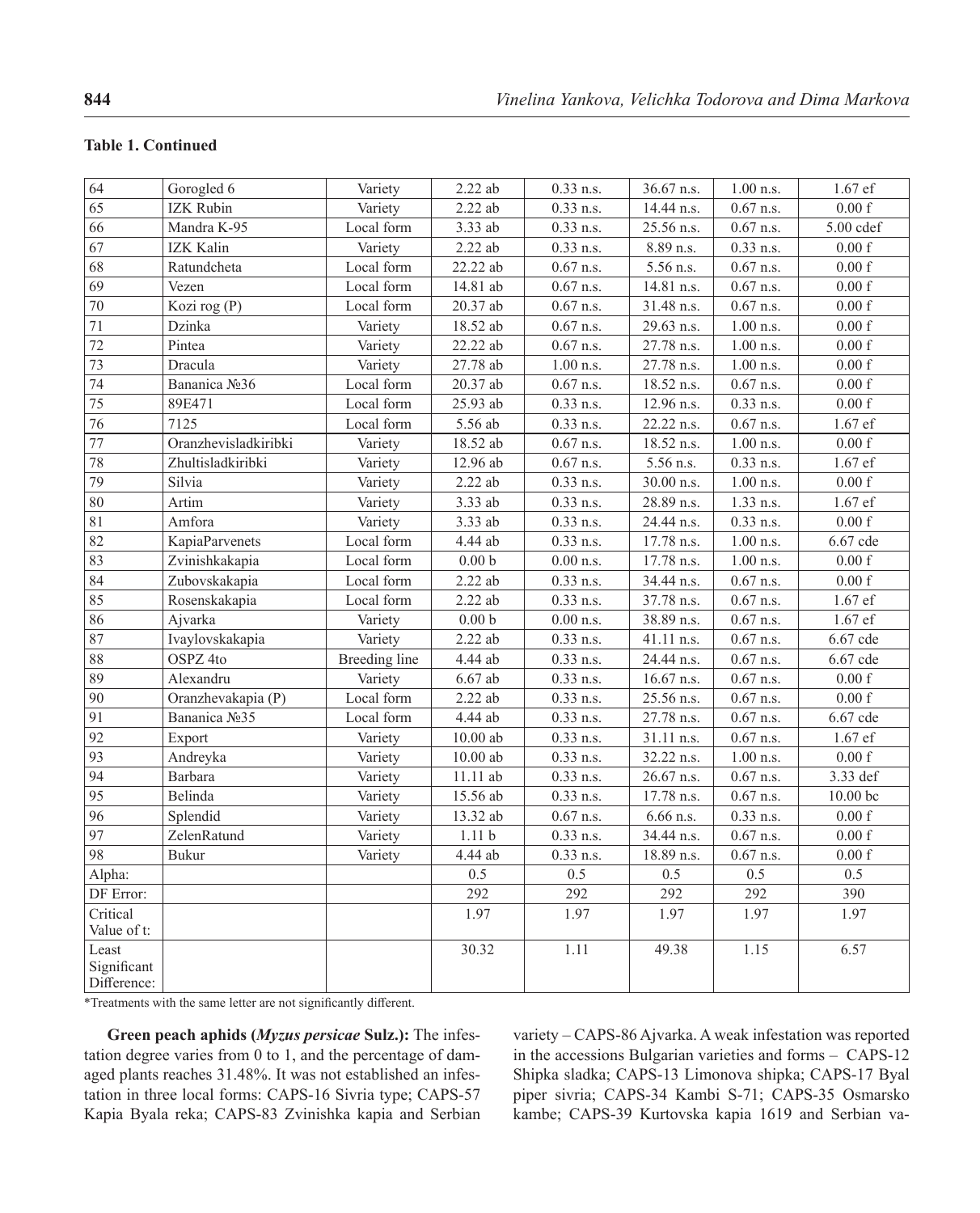riety CAPS-97 Zelen Ratund. The percentage of damaged plants was  $1.11\%$  and the infestation rate  $-0.33$ . The percentage of damaged plants was above 25% in highly infested 10 accessions (7 local forms, 2 variety and 1 local variety): CAPS-1 Dekorativni bonbonki (31.48%); CAPS-2 Chereshki (25.93%); CAPS-3 Chereshka mnogo lyuta (25.93%); CAPS-4 Kambichki (29.63%); CAPS-5 Dzhulyunska shipka 1021 (25.93%); CAPS-6 Byala shipka (27.78%); CAPS-7 Byala shipka – limonka (31.48%); CAPS-8 Ribki (31.48%), CAPS-73 Dracula (27.78%) and CAPS-75 89E471 (25.93%).

**Thrips (***Frankliniella occidentalis* **Perg. and** *Thrips tabaci* **Lindeman):** An infestation by these pests has been reported in all accessions. The degree of infestation ranges from 0.33 to 1, the percentage of damaged plants is from 2.22% to 47.78%. Slight infestation (up to 5% damaged plants) was observed in CAPS-3 Chereshka mnogo lyuta (3.70%) and CAPS-13 Limonova shipka (4.44%). A strong infestation by these pests with a percentage of damaged plants above 40% was found in: CAPS-15 Sivria (40%); CAPS-17 Byal piper sivria (43.33%); CAPS-39 Kurtovska kapia 1619 (40.00%); CAPS-44 Delfina (47.78%); CAPS-49 Popovski ednovurh (40.00%) and CAPS-87 Ivaylovska kapia (41.11%).

**Cotton bollworm (***Helicoverpa armigera* **Hubn.):** The percentage of damaged fruit reported in the cotton bollworm, ranges from 0 to 20%. There is no infestation by this pest in 43.88% of the tested accessions. These are the following accessions: CAPS-1 Dekorativni bonbonki; CAPS-2 Chereshki; CAPS-3 Chereshka mnogo lyuta; CAPS-4 Kambichki; CAPS-5 Dzhulyunska shipka 1021; CAPS-6 Byala shipka; CAPS-7 Byala shipka – limonka; CAPS-8 Ribki; CAPS-9 Kozi rog; CAPS-10 Chorbadzhiyski; CAPS-18 Byal piper; CAPS-21 Albena; CAPS-22 Hebar; CAPS-27 Ekstaza; CAPS-29 Kalinkov 800/7; CAPS-36 Kambi; CAPS-39 Kurtovska kapia 1619; CAPS-44 Delfina; CAPS-45 Belo uvo; CAPS-55 Kapia Stryama; CAPS-56 Kapia 1300 oranzheva; CAPS-60 Kapia edra; CAPS-61 Kapia Belozem; CAPS-65 IZK Rubin; CAPS-67 IZK Kalin; CAPS-68 Ratundcheta; CAPS-69 Vezen; CAPS-70 Kozi rog (P); CAPS-71 Dzinka; CAPS-72 Pintea; CAPS-73 Dracula; CAPS-74 Bananica №36; CAPS-75 89E471; CAPS-77 Oranzhevi sladki ribki; CAPS-79 Silvia; CAPS-81 Amfora; CAPS-83 Zvinishka kapia; CAPS-84 Zubovska kapia; CAPS-89 Alexandru; CAPS-90 Oranzheva kapia (P); CAPS-96 Splendid; CAPS-97 Zelen Ratund; CAPS-98 Bukur. All accessions with pungent fruit taste are without infestation by this pest. The accessions: CAPS-11 Vosachna shipka; CAPS-13 Limonova shipka; CAPS-62 Buketen 3; CAPS-63 Buketen 50 and CAPS-95 Belinda are with a strong infestation rate of damaged plants above 5% and a percentage of damaged fruits above 10% are respectively.

The accessions with Bulgarian origin – CAPS-18 Byal piper; CAPS-21 Albena; CAPS-25 Yasen  $F_i$ ; CAPS-57 Kapia Byala reka and CAPS-67 IZK Kalin, with a relatively low infestation rate by all three types of pests are of interest. These materials will also be subject to research for the next vegetation period. The accessions that were non-infested by the green peach aphid will also be tested under artificial infestation background.

### **Conclusions**

Infestation by green peach aphid (*Myzus persicae* Sulz.) was not established in three local forms – CAPS-16 Sivria type; CAPS-57 Kapia Byala reka; CAPS-83 Zvinishka kapia and Serbian variety – CAPS-86 Ajvarka.

In the accessions – two Bulgarian local forms: CAPS-18 Byal piper; CAPS-57 Kapia Byala reka and three Bulgarian varieties: CAPS-21 Albena; CAPS-25 Yasen F<sub>1</sub>; CAPS-67 IZK Kalin a relatively low infestation was observed by the three pests (green peach aphid, thrips and cotton bollworm).

### *Acknowledgements*

This work was funded by the National Science Fund under the Bulgarian Ministry of Education and Science (grant No DN06/4 16.12.2016).

The author Velichka Todorova acknowledges the financial support by Horizon 2020 PlantaSYST project under grant agreement No 739582.

# **References**

- **Fery, R. L. & Schalk**, **J. M.** (1991). Resistance in pepper (*Capsicum annuum* L.) to western flower thrips [*Frankliniella occidentalis* (pergande)]. *Hort. Science, 26,* 1073-1074.
- **Frantz, J. D., Gardner, J., Hoffmann, M. P. & Jahn,** M. M. (2004). Greenhouse screening of *Capsicum* accessions for resistance to green peach aphid (*Myzus persicae*). *Hort. Science*, *39 (6),*1332-1335. https://support.office.com/en-us/article/ Use-the-Analysis-ToolPak-to-perform complex-data-analysis $f77cbd44-fdce-4c4e-872b-898f4c90c007$  – Use the Analysis ToolPak to perform complex data analysis
- **Jones, D. R.** (2005). Plant Viruses Transmitted by Thrips. *European Journal of Plant Pathology*, *113,* 119–157.
- **Leclant, F. & Remaudiere, G.** (1970). Elements pour la prise en consideration des aphides integree en vergers de peshers. *Entomophaga*, *15,* 53-81.
- **Maharijaya, A., Vosman, B., Steenhuis-Broers, G., Harpenas, A., Purwito, A., Visser, R. G. F. & Voorrips, R. E.** (2011). Screening of pepper accessions for resistance against two thrips species (*Frankliniella occidentalis* and *Thrips parvispinus*). *Euphytica*, 177*,* 401–410.
- **Maharijaya, A., Vosman, B., Verstappen, F., Steenhuis-Broers,**